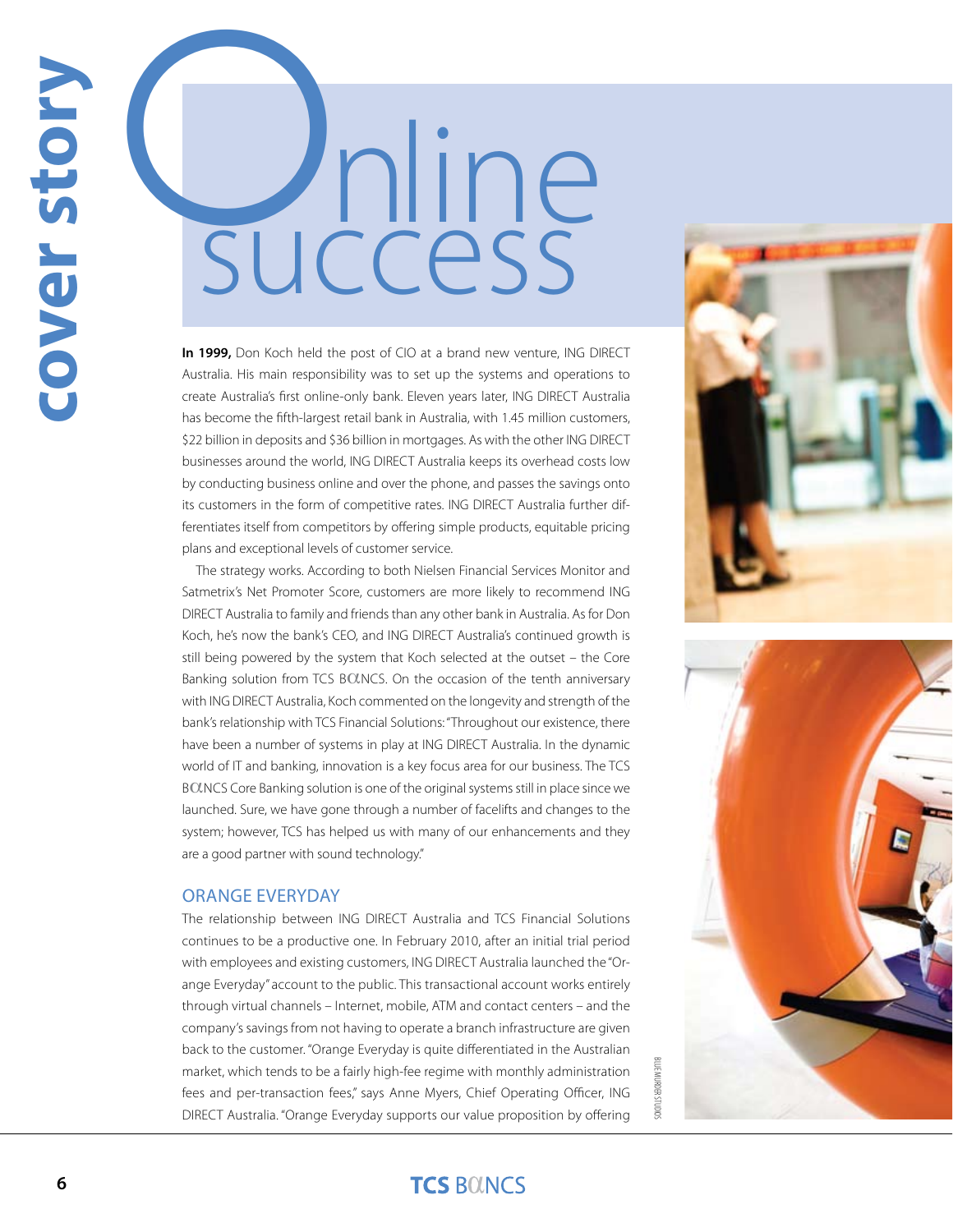# ING DIRECT Australia *launches transactional banking product with* TCS BOLNCS Cards

By Colin Sword, Country Head – TCS Financial Solutions, Australia









## **TCS BOINCS**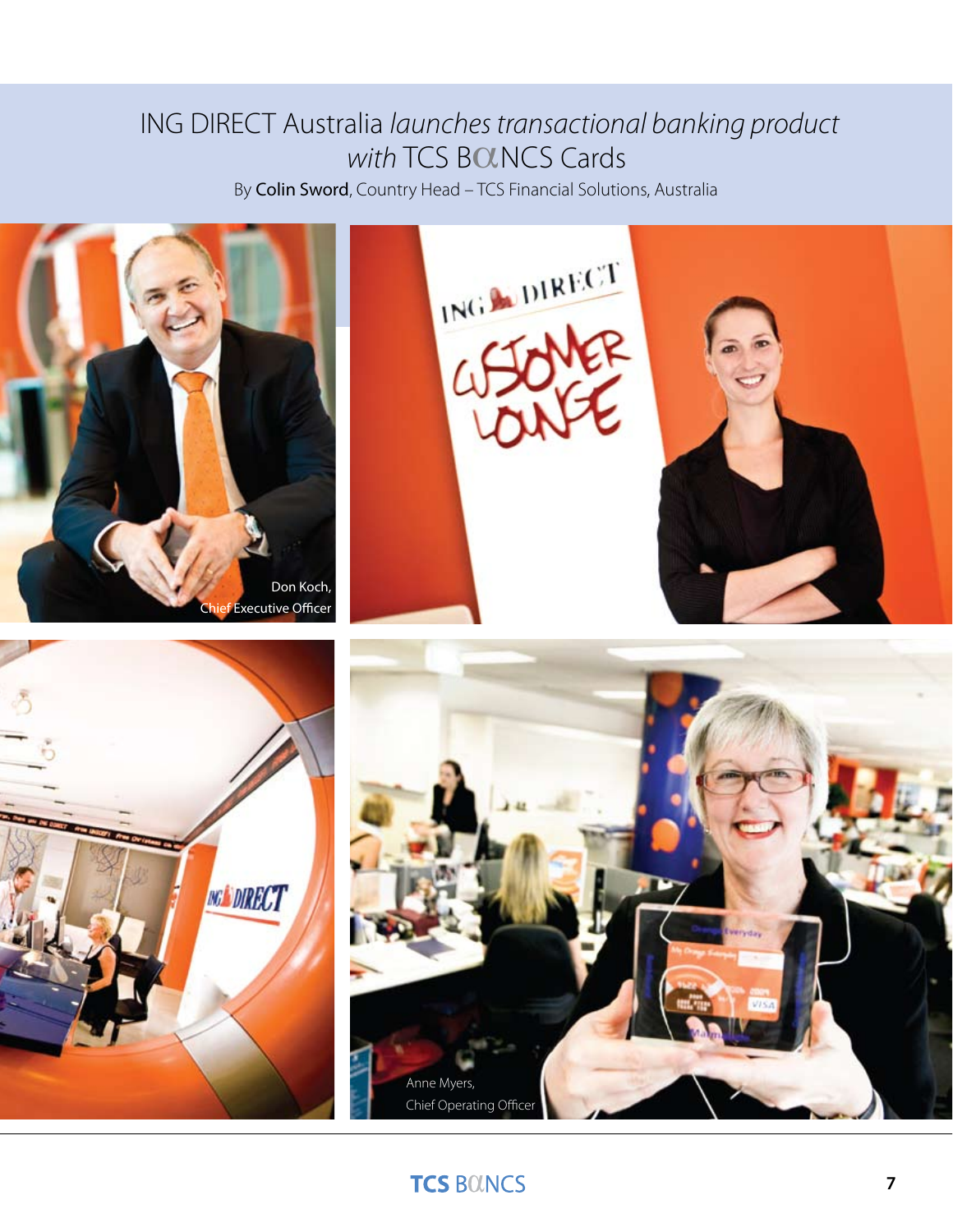# Since the launch of Orange Everyday, we've run another project to upgrade our cards to chip cards, Using the same platform.<br>
Ing." RESHUFFLING THE CARDS<br>
hdrawals, Orange Everyday reim- ING DIRECT Australia brought in on-site resour "

our customers real choice in banking."

Instead of charging fees for withdrawals, Orange Everyday reimburses customers for withdrawals over \$200 from any bank's ATM, and even pays customers \$0.50 for every cash-back transaction of at least \$200 at the point of sale. "We're making money on that transaction, and so we share it with the customer," explains Myers. "That's our philosophy – if we're earning income, we'll share it, and where we're bearing costs, we'll try to cover it when we can."

The biggest challenge in launching the Orange Everyday product was that ING DIRECT Australia's previous product lineup was geared toward savings accounts and mortgages, and these tend to have transactional activity on a monthly or semi-monthly basis at most. The intense processing demands of Orange Everyday called for a major technology upgrade. "Moving to an everyday-type banking account, you're looking at an average of five to ten transactions per month, minimum. We had to scale up the physical infrastructure of all of our systems to be able to meet that potential demand," relates Myers. "The project was quite massive, including a complete data center move and refresh of our hardware."

On the software side, the major IT challenge was to create a robust cards infrastructure. The previous system was supporting just 25,000 mortgage customers, and it lacked the scalability, flexibility and power to enable the launch of a fully transactional product. Yet when the time came to select an IT solution and implementation partner, ING DIRECT Australia's optimal choice was clear: TCS Financial Solutions. "It was very easy for us not to go out into the general market for card systems," explains Myers. "The TCS product fit within our existing IT architecture, and fit from a cost perspective. Plus, we knew we could rely on the great relationship that we have with TCS Financial Solutions to help us deliver the project quickly, while also addressing the challenges in developing what was quite an innovative product." Furthermore, the bank knew that it wouldn't have to change one key part of its architecture: TCS BOINCS Core Banking. "We were quite comfortable that TCS BOLNCS had the scalability to support the required volumes," says Myers. "After all, the same product runs some of the biggest banks in India and China."

#### Reshuffling the Cards

ING DIRECT Australia brought in on-site resources from TCS Financial Solutions to work directly with its own in-house development team. "We didn't want to completely outsource the development to TCS, but rather supplement our own team with people who have expertise on the TCS BOLNCS Cards solution," explains Myers. "That worked very well for us, as it ended up being a more complex implementation than we had intended."

The entire project, including the move to a new data center and hardware refresh, took approximately two years. Upgrading the card management system to TCS BOLNCS Cards itself required almost an entire year. "TCS Financial Solutions was helpful to us not only in looking at how we needed to use the new system, but also in analyzing the complexity within the existing system," says Myers. "Having been in place for 10 years, the previous card system had been used for some things that perhaps it shouldn't have been used for, and so we had to rebuild and redeploy several capabilities and functions." Because these business issues arose after the start of development, ING DIRECT Australia relied on the depth of the TCS team to ensure that the project remained on track despite the increase in scope. "TCS was very flexible, and ensured smooth transitions when we had to swap resources in and out," notes Myers. "TCS' managers were very responsive to our calls."

Furthermore, the combination of in-house and on-site resources worked exceptionally well. "ING and TCS literally worked beside each other in an extremely collaborative manner, which ensured that most issues were resolved quickly and efficiently," relates Myers. The combined team was able to draw upon additional resources from TCS Financial Solutions as required. "We were provided with direct channels to subject matter experts working at various client sites around the world so that issues could be discussed, analyzed and settled promptly," says Myers. "During a particularly complex and challenging phase of the project, TCS even flew down two of the designers of TCS BOLNCS Cards to provide technical oversight and assist the project team. " This level of support was greatly appreciated.